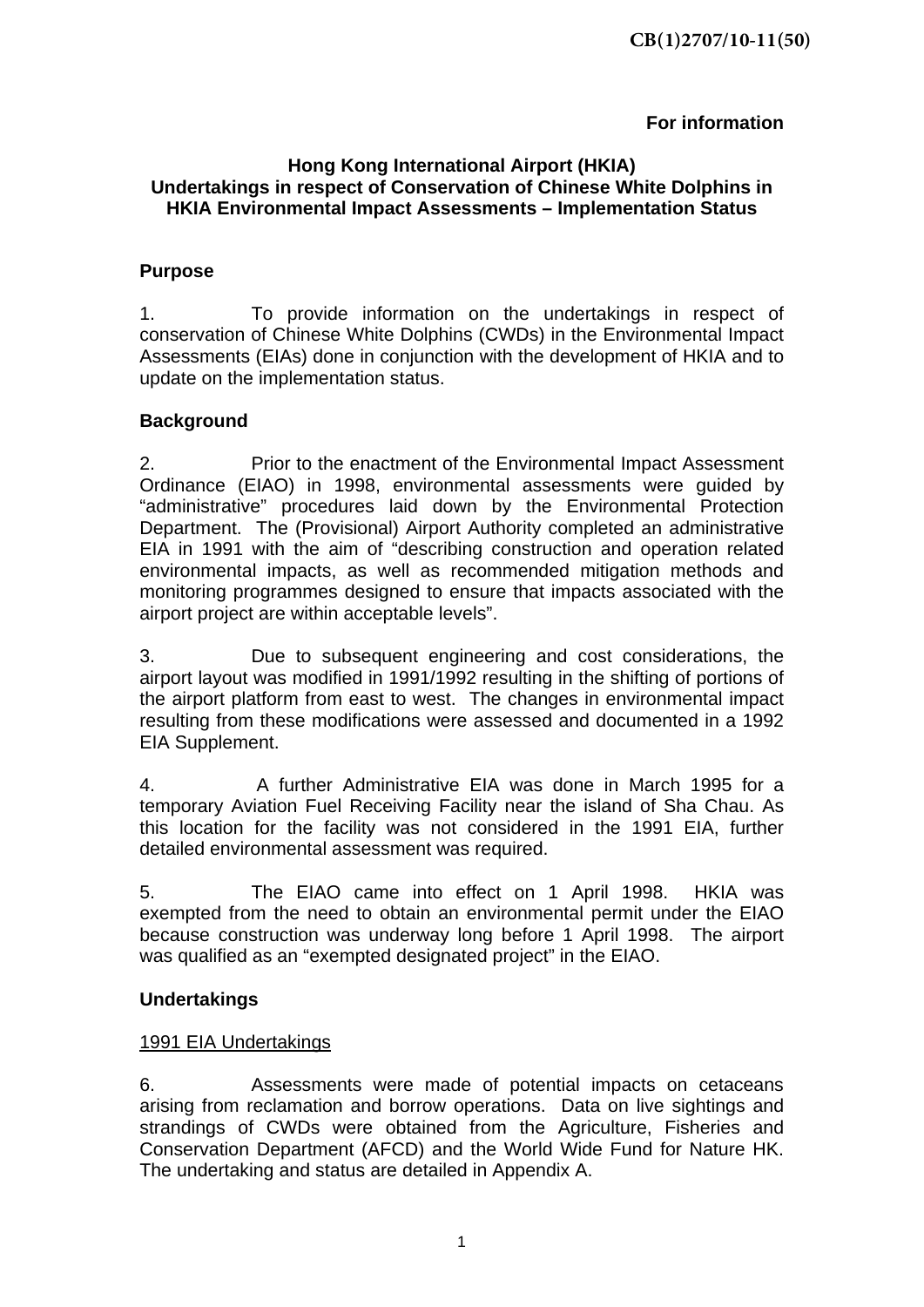### 1992 EIA Supplement Undertakings

7. The east to west shift of portions of the airport platform resulted in the need to remove a small headland near Sha Lo Wan to safeguard water flows through sea channel between the airport and the north Lantau coastline. Undertakings related to minimizing potential impacts on CWDs during headland excavation. The undertakings and status are detailed in Appendix B.

#### Aviation Fuel Receiving Facility at Sha Chau Conceptual Design EIA (1995) and Supplementary (Detailed Design) EIA (1996)

8. During the design development of the Aviation Fuel Receiving Facility (AFRF), it was determined that the location immediately north of the airport platform as proposed in 1991 was not practical. The Government agreed alternative was for a temporary AFRF to be built near the island of Sha Chau. The Authority prepared a detailed EIA in 1995, supplemented in 1996 when detailed designs were completed. The undertakings and status are summarised in Appendix C.

9. A key issue identified during the 1995 AFRF EIA process was the potential for impacts on CWDs. Given the uncertainties and lack of Hong Kong based expertise, AA retained the services of an internationally renowned cetacean expert who gave advice on the potential effects of the AFRF on CWDs in North Lantau Waters*.* The expert also recommended specific mitigation measures in a report entitled "*Health and Survivability of the CWDs: Recommended Mitigation and Research Needs Relative to a Proposed Aviation Fuel Receiving Facility at Sha Chau, Northwest Hong Kong*". The undertakings and status are summarised in Appendix D.

#### **Conclusion**

10. In summary, all undertakings that are practicable have been implemented. There were altogether 22 undertakings directly relevant to CWDs. Of these, 18 have been fully implemented according to the original commitment in agreement with AFCD, two were dropped following advice from an internationally recognized cetacean expert (namely the use of "seal bombs" and radio-tracking), one was found impractical (namely the use of silt curtains) and one was found unnecessary (namely propeller shrouding on dedicated fuel supply vessels, which were subsequently found to have achieved the corresponding noise criteria already).

**Airport Authority Hong Kong July 2011**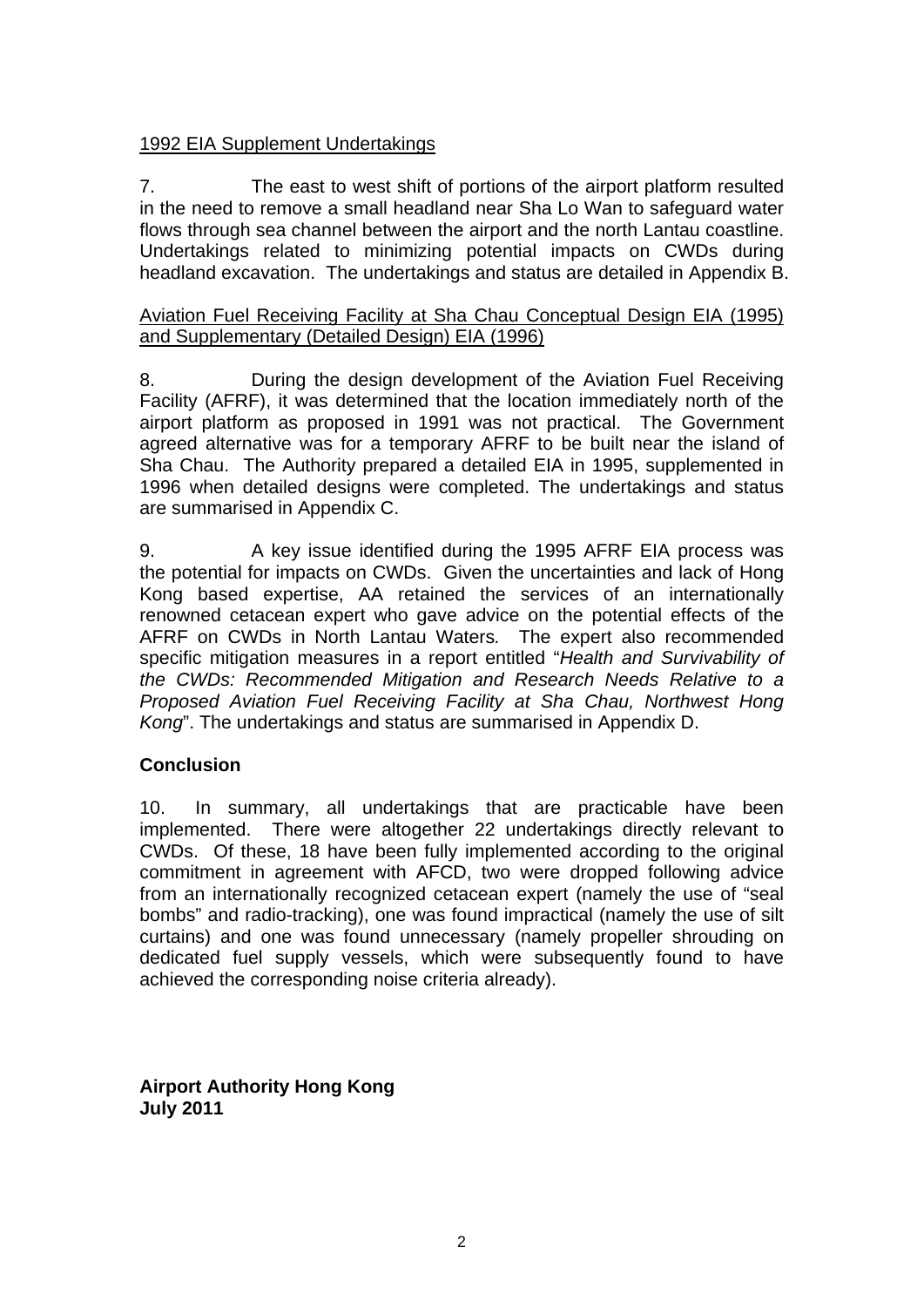# **Appendix A**

# **1991 EIA – CWD Undertaking and Status**

| Recommendation                                                                                                                   | <b>Mitigations Implemented</b>                                                                                                                                                                                                            | <b>Status</b> |
|----------------------------------------------------------------------------------------------------------------------------------|-------------------------------------------------------------------------------------------------------------------------------------------------------------------------------------------------------------------------------------------|---------------|
| should be<br>Contractors<br>advised of the possible<br>presence of dolphins in the<br>area and the need for their<br>protection. | Dolphin Sighting Forms were provided to Completed<br>vessels operating during the airport<br>construction phase; contractors mobilizing for<br>airport construction were advised on dolphin<br>presence during site induction programmes. |               |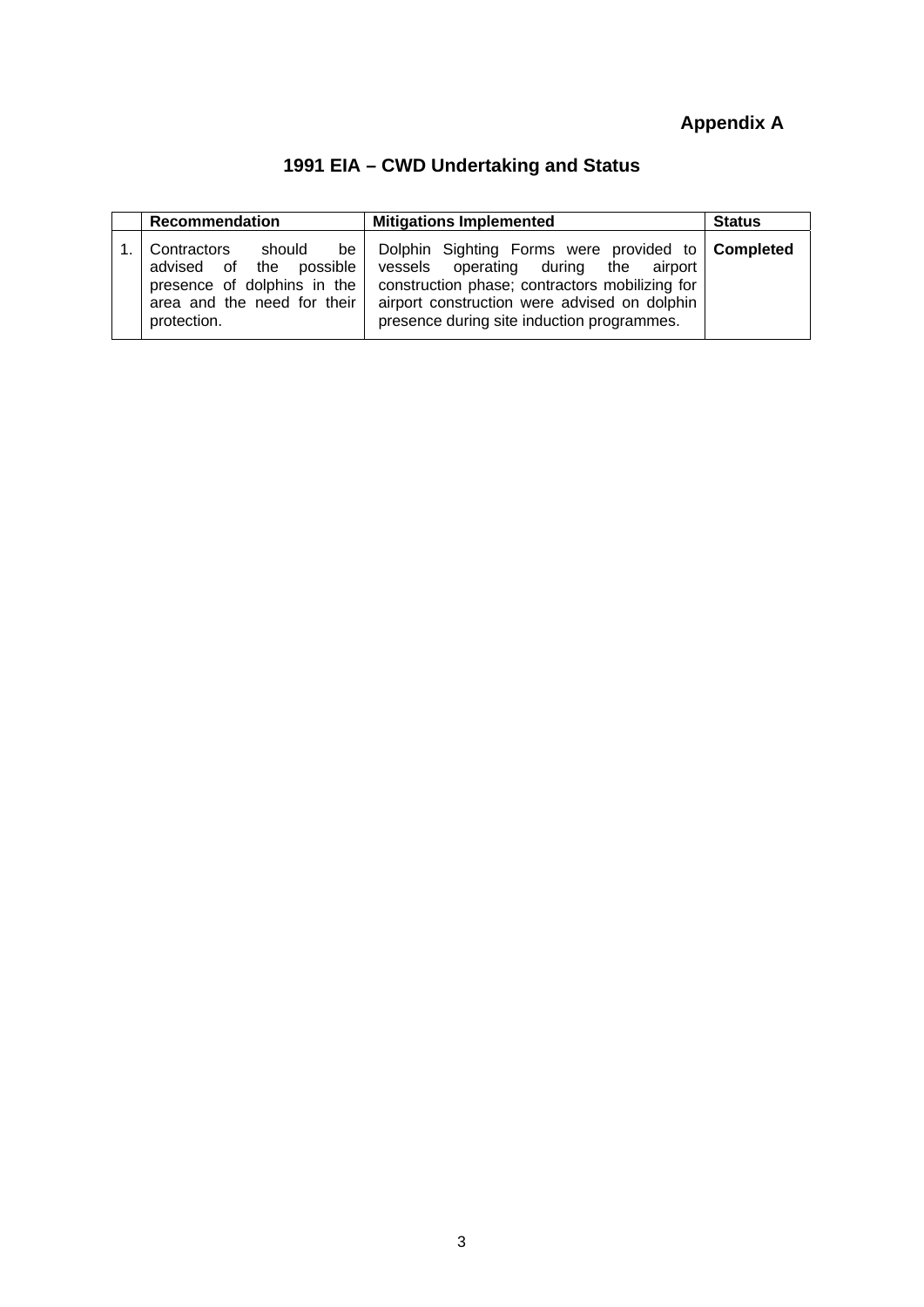# **Appendix B**

# **1992 EIA Supplement – CWD Undertakings and Status :**

|                | Recommendation                                                                                                                                                                                                                                                                                                                                                                                                             | <b>Mitigations Implemented</b>                                                                                                                                                                                                                                                                                                                                                                                                                                                                                                                                                                                                                                                              | <b>Status</b>                      |
|----------------|----------------------------------------------------------------------------------------------------------------------------------------------------------------------------------------------------------------------------------------------------------------------------------------------------------------------------------------------------------------------------------------------------------------------------|---------------------------------------------------------------------------------------------------------------------------------------------------------------------------------------------------------------------------------------------------------------------------------------------------------------------------------------------------------------------------------------------------------------------------------------------------------------------------------------------------------------------------------------------------------------------------------------------------------------------------------------------------------------------------------------------|------------------------------------|
|                | Commitments made with the<br>intention to minimise potential<br>impacts on CWDs during Sha<br>Lo Wan headland removal:                                                                                                                                                                                                                                                                                                     |                                                                                                                                                                                                                                                                                                                                                                                                                                                                                                                                                                                                                                                                                             |                                    |
| 1              | In the event that blasting is<br>required, efforts will be<br>made to minimise pressure<br>transmissions<br>by<br>wave<br>containing the explosive in<br>drill holes.                                                                                                                                                                                                                                                      | Construction methodology was adopted<br>designed to shield all below<br>sea-level<br>blasting from surrounding waters; below<br>sea-level blasting only required to remove<br>some rock 'high spots' in the headland<br>footprint.                                                                                                                                                                                                                                                                                                                                                                                                                                                          | <b>Completed</b>                   |
| $\overline{2}$ | further<br>To<br>minimise<br>$\overline{\phantom{0}}$<br>impacts to dolphins and<br>pelagic fish species, small<br>non-lethal "seal bombs"<br>will be utilised to scare<br>marine fauna from the<br>construction area, prior to<br>a blasting event.<br>If a dolphin or other marine<br>mammal<br>species<br>is<br>the<br>observed<br>in<br>construction area, blasting<br>will cease until the animal<br>leaves the area. | Use of small "seal bombs" to scare marine<br>fauna from the blasting zone was ruled out<br>further to recommendations from the HKU<br>Swire Institute of Marine Science research<br>team. Instead, prior to each blast, vessels<br>were deployed, in radio contact with the<br>blast co-ordinator, to patrol the 500m area<br>around the blast site 30 minutes preceding<br>each blast. AA also deployed a vessel to<br>patrol the area for 40 minutes prior to each<br>blast - if dolphins were sighted, firing was<br>delayed until the dolphins left the area.<br>The methodology adopted was reviewed,<br>approved and observed by an internationally<br>renowned marine mammal expert. | Dropped as<br>advised by<br>expert |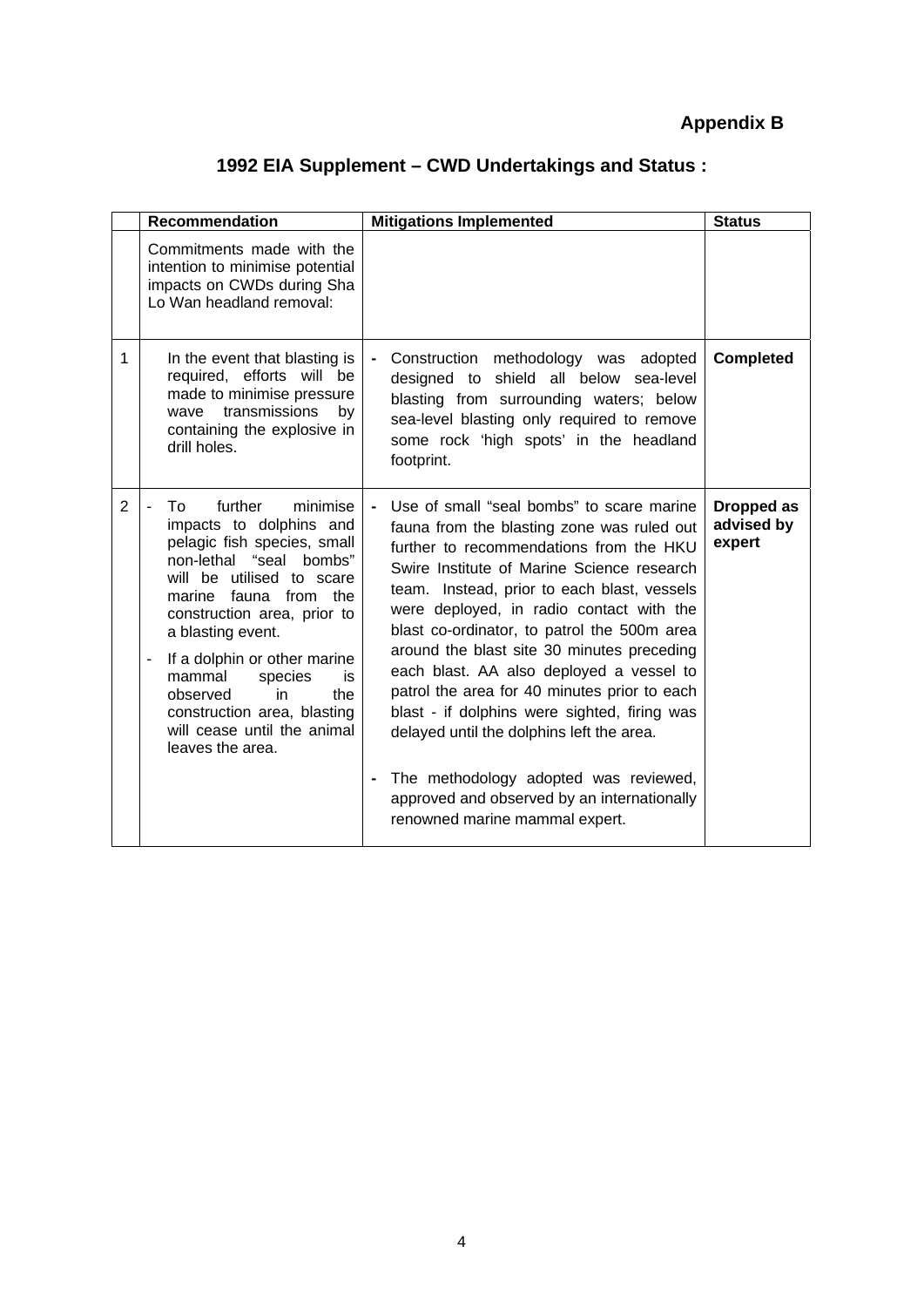### **1995 Aviation Fuel Receiving Facility at Sha Chau EIA – CWD Undertakings and Status**

|    | <b>Recommendation</b>                                                                                                                                | <b>Mitigations Implemented</b>                                                                                                                                                                                                                                                                                                                                                                                                                                                                                                                                                                                                                                                                                                                                                                                                                  | <b>Status</b>      |
|----|------------------------------------------------------------------------------------------------------------------------------------------------------|-------------------------------------------------------------------------------------------------------------------------------------------------------------------------------------------------------------------------------------------------------------------------------------------------------------------------------------------------------------------------------------------------------------------------------------------------------------------------------------------------------------------------------------------------------------------------------------------------------------------------------------------------------------------------------------------------------------------------------------------------------------------------------------------------------------------------------------------------|--------------------|
| 1. | Low impact dredging techniques<br>should be used (turning basin<br>access<br>channel<br>and<br>and<br>submarine<br>pipeline<br>trench<br>excavation) | The lower impact closed-grab method of dredging<br>was adopted for all dredging works                                                                                                                                                                                                                                                                                                                                                                                                                                                                                                                                                                                                                                                                                                                                                           | <b>Completed</b>   |
| 2. | Use of silt curtains during<br>dredging activity should<br>be<br>investigated<br>to<br>assess<br>practicality                                        | Use of silt curtains investigated and determined<br>impractical due to high and shifting current<br>velocities around Sha Chau; a water quality<br>monitoring programme was agreed with EPD and<br>implemented, with Suspended Solids levels<br>during all dredging activities monitored with an<br>action response plan developed in case of<br>measurement of exceedances.<br>All results<br>reported to EPD.                                                                                                                                                                                                                                                                                                                                                                                                                                 | <b>Impractical</b> |
| 3. | Assure<br>that<br>good<br>waste<br>management procedures<br>are<br>strictly enforced and monitored                                                   | A zero discharge policy for solid and liquid wastes<br>was drawn up and enforced by AA during both<br>AFRF construction / operations and construction<br>contractor / sub-contractors were monitored /<br>audited regularly by AA as was the operator.<br>Liquid<br>wastes<br>(e.g.<br>sewage)<br>during<br>$\overline{\phantom{m}}$<br>construction, chemical toilets were used on all<br>vessels / barges / temporary Sha Chau site office,<br>with all sewage extracted and transported to the<br>Pillar Point sewage treatment facility; during<br>operations toilet and pantry wastes discharged to<br>a holding tank - regularly emptied and disposed<br>of to Pillar Point.<br>Solid Wastes - Solid wastes contained at the<br>AFRF with regular collection and disposal per<br>relevant requirements (e.g. Waste Disposal<br>Ordinance) | <b>Completed</b>   |
| 4. | <b>AFRF</b><br>Piled<br>structure<br>for<br>blockwork<br>preferred<br>over<br>structure                                                              | Piled structure for the AFRF adopted.<br>A four<br>member<br>cetacean<br>further<br>expert<br>panel<br>percussive piling<br>recommended<br>that<br>was<br>preferred over bored piling due to shorter<br>duration, but that percussive piling should be<br>further mitigated. A bubble curtain underwater<br>noise mitigation was subsequently developed and<br>implemented during all piling activity, with noise<br>measurements demonstrating that the bubble<br>curtain significantly reduced piling noise to<br>surrounding waters.                                                                                                                                                                                                                                                                                                         | <b>Completed</b>   |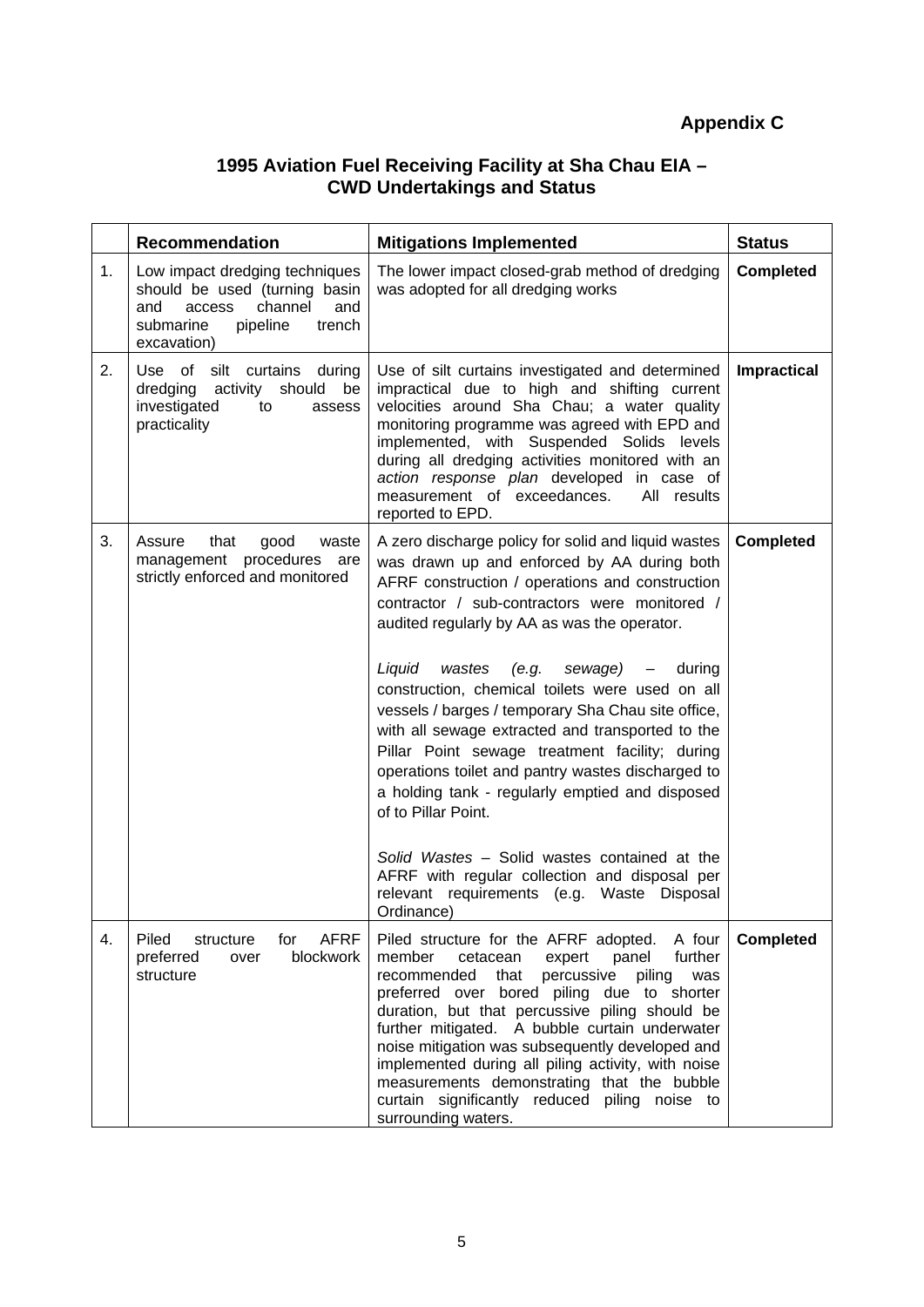| 5. | In order to minimise noise<br>disturbance (i.e. to CWDs), all<br><b>AFRF</b><br>construction<br>activities<br>should be considered, wherever<br>practicable, such that:<br>- they are as short in duration<br>as possible<br>- work effort is regular<br>- activities<br>continuous,<br>are<br>without<br>short<br>breaks<br>or<br>unpredictable outbursts<br>at<br>random intervals<br>- activity should cease for a<br>period of 4 to 6 hours each<br>day<br>quiet construction<br>of<br>- use<br>and<br>plant<br>where<br>vessels<br>practicable<br>- scheduling<br>of<br>construction<br>works during wet season<br>period | Working methodologies were developed<br>in<br>consultation with an internationally recognised<br>cetacean expert and implemented as follows:<br>- percussive piling (with noise mitigation) adopted<br>to minimise duration of this potentially higher<br>impact work phase;<br>working methodologies were designed to be<br>regular and predictable;<br>prior to piling commencing a "dolphin exclusion<br>zone" around the works was observed for a<br>period of 30 minutes; any observation of<br>dolphins delayed piling until dolphins cleared<br>the exclusion zone;<br>efforts taken to de-couple noisy plant on<br>vessels / barges from metal structures of<br>vessels/ barges (e.g. compressors on inflated<br>rubber<br>matting<br>rubber<br>tyres,<br>between<br>generators and steel structures, etc);<br>work was scheduled during times agreed with<br>the internationally recognised cetacean expert;<br>and<br>vessel movements were minimised and based<br>on regular schedules rather than on an ad hoc<br>basis. | <b>Completed</b> |
|----|--------------------------------------------------------------------------------------------------------------------------------------------------------------------------------------------------------------------------------------------------------------------------------------------------------------------------------------------------------------------------------------------------------------------------------------------------------------------------------------------------------------------------------------------------------------------------------------------------------------------------------|--------------------------------------------------------------------------------------------------------------------------------------------------------------------------------------------------------------------------------------------------------------------------------------------------------------------------------------------------------------------------------------------------------------------------------------------------------------------------------------------------------------------------------------------------------------------------------------------------------------------------------------------------------------------------------------------------------------------------------------------------------------------------------------------------------------------------------------------------------------------------------------------------------------------------------------------------------------------------------------------------------------------------------------|------------------|
|    | - vessel movements should be<br>minimised                                                                                                                                                                                                                                                                                                                                                                                                                                                                                                                                                                                      |                                                                                                                                                                                                                                                                                                                                                                                                                                                                                                                                                                                                                                                                                                                                                                                                                                                                                                                                                                                                                                      |                  |
| 6. | Conduct CWD monitoring for<br>one month in the vicinity of the<br>AFRF at Sha Chau and one<br>month<br>prior<br>the<br>to<br>commencement of construction,<br>establish<br><b>CWD</b><br>baseline<br>to<br>numbers.                                                                                                                                                                                                                                                                                                                                                                                                            | Programme of CWD abundance monitoring<br>developed and implemented in coordination with<br>an internationally renowned cetacean expert.<br>Monitoring was intended to determine the effect<br>of AFRF construction on the use of the area by<br>CWDs.<br>Boat based line-transect abundance<br>"pre-<br>monitoring<br>implemented<br>for<br>was<br>construction", "during construction" and for an<br>"operations" period.                                                                                                                                                                                                                                                                                                                                                                                                                                                                                                                                                                                                           | <b>Completed</b> |
| 7. | Maintain a dolphin monitoring<br>programme during construction<br>works                                                                                                                                                                                                                                                                                                                                                                                                                                                                                                                                                        | See previous item.                                                                                                                                                                                                                                                                                                                                                                                                                                                                                                                                                                                                                                                                                                                                                                                                                                                                                                                                                                                                                   | <b>Completed</b> |
| 8. | The Indo-Pacific Humpbacked<br>Dolphin monitoring programme<br>should be continued during the<br>operation of the AFRF at a<br>tentative frequency of every six<br>months.                                                                                                                                                                                                                                                                                                                                                                                                                                                     | In agreement with AFCD an AFRF operations<br>phase monitoring programme was undertaken for<br>period of<br>one<br>after<br>operations<br>year<br>a<br>The<br>operational<br>monitoring<br>commenced.<br>indicated that CWD abundance in the North<br>Lantau area in particular around the AFRF<br>appeared to have stabilised to levels similar to<br>those<br>found<br>before<br><b>AFRF</b><br>construction<br>commenced.                                                                                                                                                                                                                                                                                                                                                                                                                                                                                                                                                                                                          | <b>Completed</b> |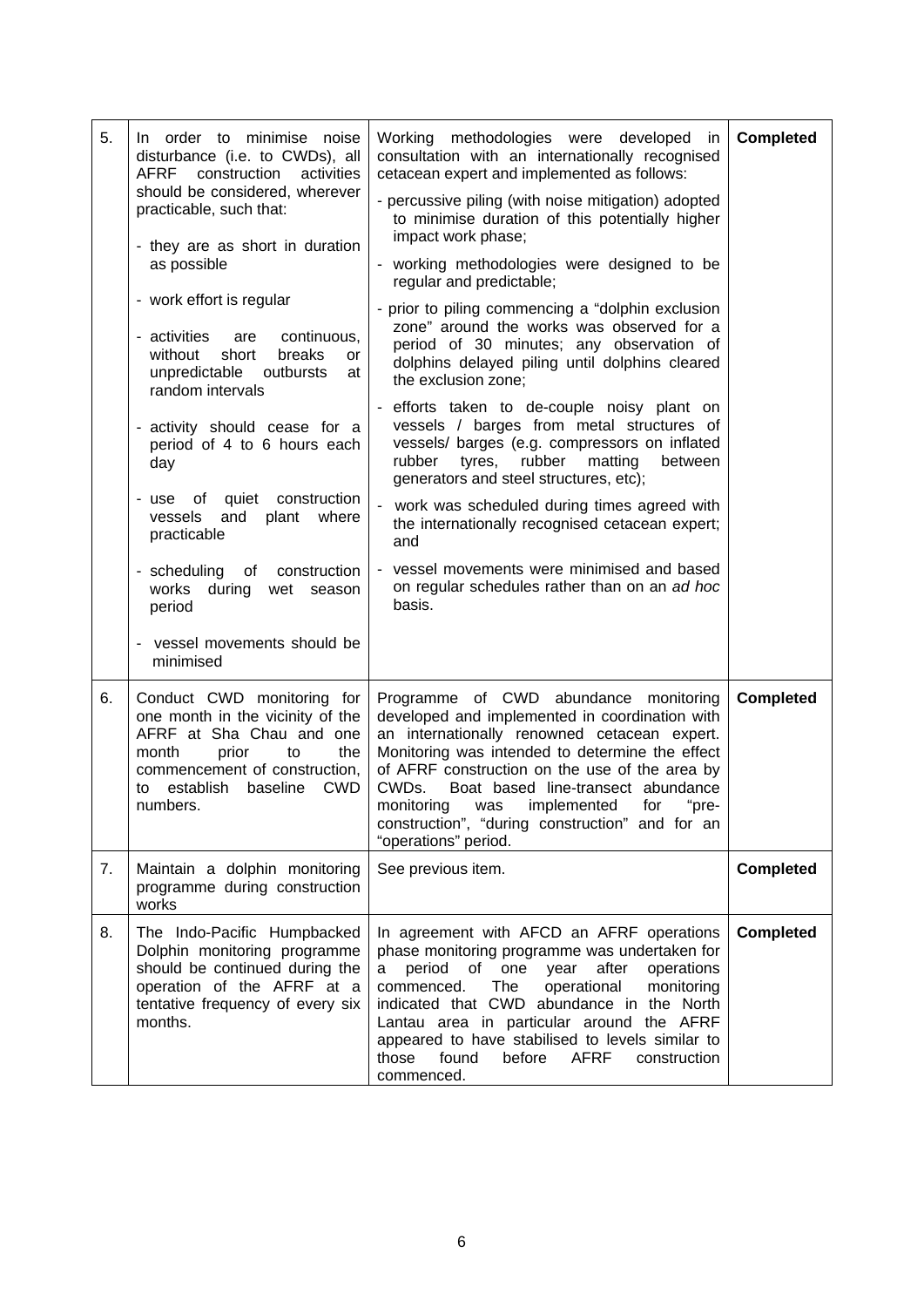| 9.  | The use of larger dedicated fuel<br>vessels is preferable to minimise<br>the number of daily trips, hence<br>minimising<br>sediment<br>re-<br>suspension, noise and physical<br>harm potential. | Fuel delivery to Kai Tak had made use of multiple<br>1,000 dead weight tonnes (DWT) fuel barges<br>whose continued use was not acceptable at the<br>AFRF (inefficient and too many visits). Dedicated<br>fuel vessels were procured for delivering fuel to<br>the AFRF sized at just under $5,000$ DWTs - the<br>maximum size able to navigate the turning circle /<br>access channel - to minimise vessel trips / CWD<br>disturbance. | <b>Completed</b> |
|-----|-------------------------------------------------------------------------------------------------------------------------------------------------------------------------------------------------|----------------------------------------------------------------------------------------------------------------------------------------------------------------------------------------------------------------------------------------------------------------------------------------------------------------------------------------------------------------------------------------------------------------------------------------|------------------|
| 10. | Fuel<br>delivery<br>vessel<br>crew<br>training to minimise impact on<br>dolphins.                                                                                                               | Dolphin awareness and guidance on vessel<br>handling around CWDs was undertaken with<br>dedicated fuel delivery vessels crews with input<br>on content from the internationally recognised<br>cetacean expert.                                                                                                                                                                                                                         | Completed        |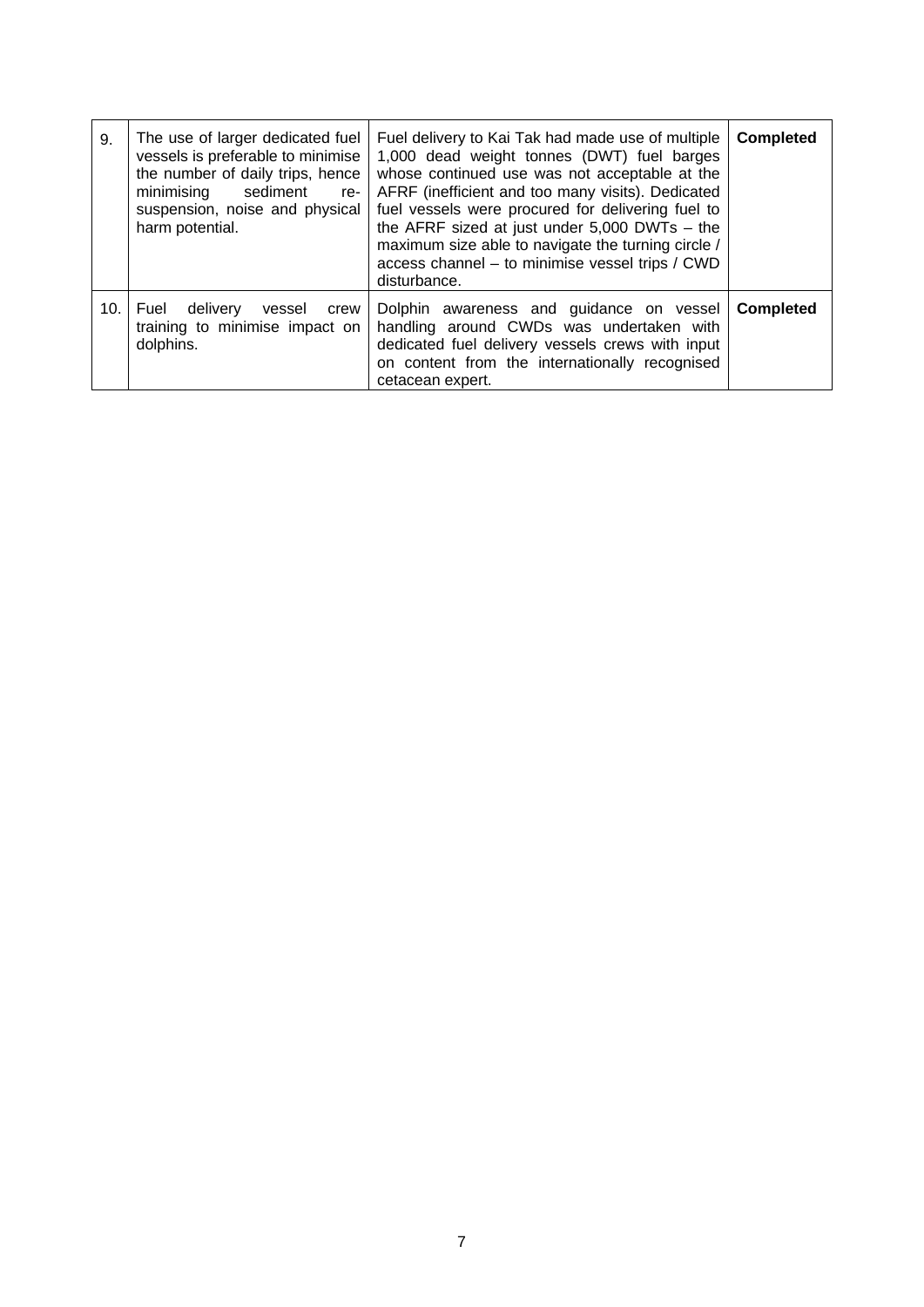### **Recommended Mitigation and Research Needs Relative to a Proposed Aviation Fuel Receiving Facility at Sha Chau – CWD Undertakings and Status**

|    | Recommendation                                                                                                                                                              | <b>Mitigations Implemented</b>                                                                                                                                                                                                                                                                                                                                                                                                                                                                                                                                                                                                                                    | <b>Status</b>                      |
|----|-----------------------------------------------------------------------------------------------------------------------------------------------------------------------------|-------------------------------------------------------------------------------------------------------------------------------------------------------------------------------------------------------------------------------------------------------------------------------------------------------------------------------------------------------------------------------------------------------------------------------------------------------------------------------------------------------------------------------------------------------------------------------------------------------------------------------------------------------------------|------------------------------------|
| 1. | <b>AFRF</b><br>The<br>is<br>to<br>be<br>temporary                                                                                                                           | The AFRF was used for airport fuel delivery<br>until a permanent facility near Tuen Mun was<br>commissioned at the end of 2010. The AFRF<br>is now maintained only as an emergency<br>backup facility.                                                                                                                                                                                                                                                                                                                                                                                                                                                            | <b>Completed</b>                   |
| 2. | Create a marine sanctuary                                                                                                                                                   | The Sha Chau and Lung Kwu Chau Marine<br>Park was designated by Government on 22<br>November 1996.                                                                                                                                                                                                                                                                                                                                                                                                                                                                                                                                                                | <b>Completed</b>                   |
| 3. | Create an artificial reef                                                                                                                                                   | An Artificial Reef in the Marine Exclusion<br>Zone to the North East of the airport platform<br>was created in early 2000.                                                                                                                                                                                                                                                                                                                                                                                                                                                                                                                                        | <b>Completed</b>                   |
| 4. | Conduct a land based Sha<br>dolphin<br>monitoring<br>Chau<br>study, conduct a boat based<br>Sha<br>Chau<br>dolphin<br>monitoring<br>study,<br>and<br>conduct aerial surveys | An internationally recognised cetacean expert<br>was employed by AA from 2005 to 2006 who<br>helped develop land based / boat based<br>monitoring procedures. Boat based dolphin<br>abundance monitoring was undertaken at<br>'pre-construction', 'during construction' and<br>'operations' stages with some land based<br>surveys done in conjunction with near Sha<br>Chau marine works. Monitoring data was<br>provided to AFCD for their development of a<br>CWD abundance database. The cetacean<br>expert's view was that air surveys were not<br>vital for the AFRF construction monitoring<br>programme, although limited air surveys were<br>undertaken. | <b>Completed</b>                   |
| 5. | Assess CWDs<br>reaction to<br>development                                                                                                                                   | The pre/ during/ post-construction dolphin<br>abundance monitoring programme facilitated<br>an analysis of the reaction of CWDs to<br>development by the internationally renowned<br>cetacean expert. Findings were reported in<br>full to AFCD.                                                                                                                                                                                                                                                                                                                                                                                                                  | <b>Completed</b>                   |
| 6. | <b>Conduct Radio-tracking</b>                                                                                                                                               | internationally<br>The<br>renowned<br>cetacean<br>expert's view was that capturing animals for<br>radio-tracking studies had the potential for<br>serious harm to individual dolphins so this<br>was not pursued.                                                                                                                                                                                                                                                                                                                                                                                                                                                 | Dropped as<br>advised by<br>expert |